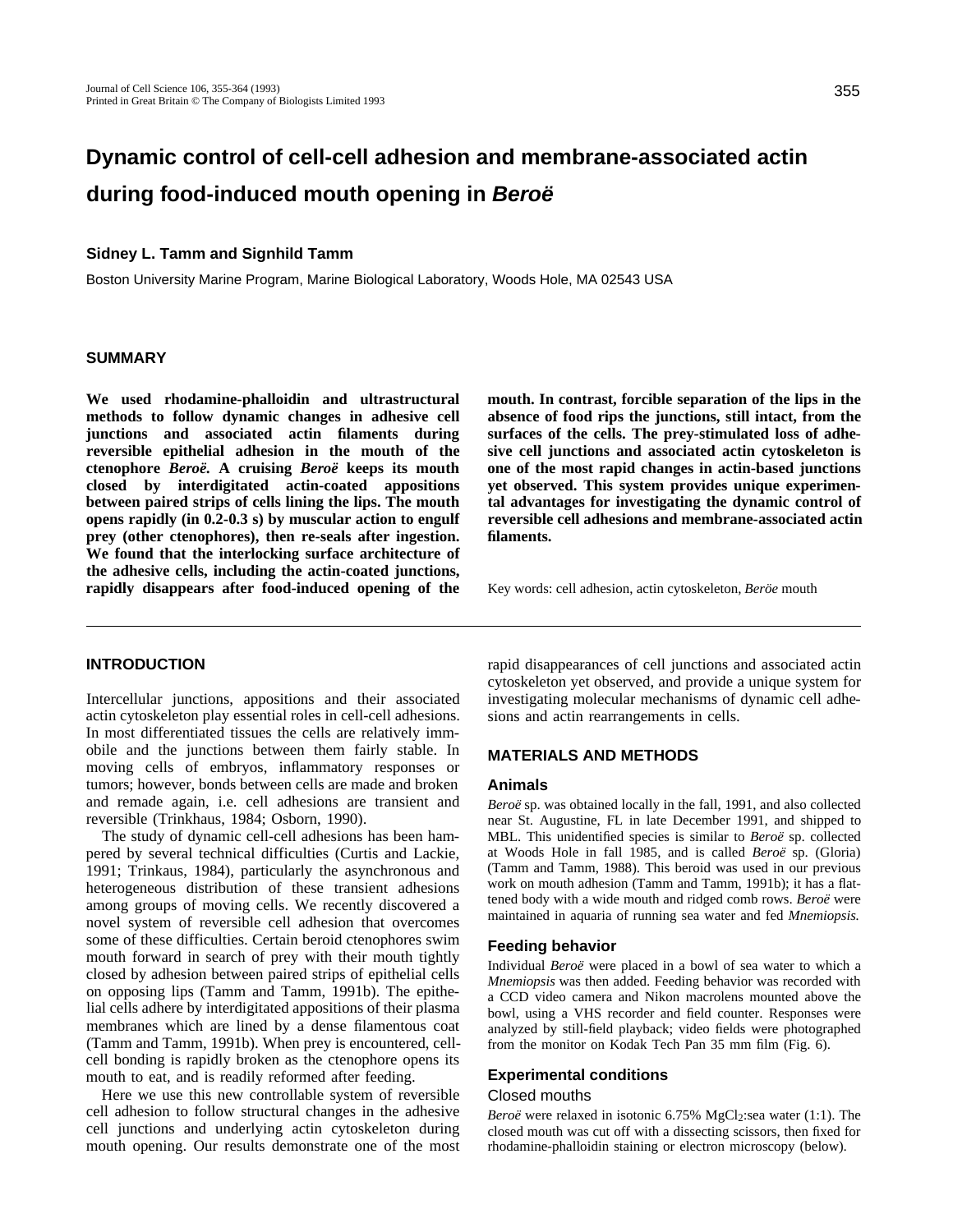## Pulled-open mouths

*Beroë* were either kept in sea water or relaxed first in isotonic MgCl2:sea water. Closed mouths were removed with scissors, and one or both corners were cut off. The two adherent lips were then peeled apart with forceps, starting from one end. Pulled-open lips were used for living or fixed (rhodamine-phalloidin or EM) observations.

## Food-opened mouths

*Beroë* in sea water were fed *Mnemiopsis* larger than themselves. Immediately after the *Beroë* opened its mouth to engulf the prey, the mouth was cut off and fixed for fluorescence or electron microscopy, or used for living observations.

## **Light microscopy of living lips**

Freshly removed pulled-open (in sea water or Mg-relaxed) and food-opened mouths were trimmed into lip pieces and mounted on slides for DIC microscopy using Zeiss optics. Photographs were taken with an Olympus OM-2N camera on Kodak Tech Pan film using an Olympus T32 flash tube inserted in the light path.

## **Rhodamine-phalloidin staining**

Pulled-open and food-opened mouths were fixed in 3.7% formaldehyde, 0.15 M NaCl, 0.2 M sodium cacodylate (pH 7.7), 0.1% Triton X-100 for approx. 30 min at room temperature, and washed in 0.3 M NaCl, 0.2 M sodium cacodylate (pH 7.7) for several hours, during which time the lips were trimmed into smaller pieces. Lip pieces were incubated in 0.33 μM rhodaminephalloidin (Molecular Probes, Eugene, OR, USA) in buffer wash for 1-2 h, then washed in buffer and mounted on slides. Closed mouths were fixed as above, or with 1% Triton in fixative, or without Triton in the initial fixative followed by fixation with Triton. The latter treatment preserved lip adhesion, and required that lips be pulled apart later. In some cases, 0.5% glutaraldehyde was added to the formaldehyde fixatives. Slides of rhodaminephalloidin-stained lip pieces were observed with Zeiss TRITC epifluorescence or DIC optics using a  $25 \times 0.8$  objective. Photographs were taken with an Olympus OM-2N camera on T Max 32000 film at ASA 1600 using Kodak HC-110 (dilution B) developer.

#### **Electron microscopy**

Pulled-open and food-opened mouths were fixed within 30 s after opening. Standard fixation was in 2.5% glutaraldehyde, 1% paraformaldehyde, 0.15 M NaCl, 0.2 M sodium cacodylate (pH 7.7),  $0.01$  M CaCl<sub>2</sub> for 1-2 h at room temperature. Lips were washed in 0.3 M NaCl, 0.2 M sodium cacodylate for several hours, during which time tissue was trimmed into smaller pieces. Lip pieces were post-fixed in 0.5% OsO4, 0.1 M sodium cacodylate, 0.38 M NaCl at 0°C for 10-15 min, then washed in distilled water and treated with 1% aqueous uranyl acetate overnight at 4°C.

Some mouths were fixed in a simultaneous glutaraldehydeparaformaldehyde-osmium fixative as described previously (Tamm and Tamm, 1985). Closed mouths were fixed mainly by the simultaneous method. Tissue was dehydrated in ethanol, embedded in Araldite and thick- and thin-sectioned, and grids were viewed in a Zeiss 10CA EM at 80 kV in the MBL Central Microscope Facility.

# **RESULTS**

#### **Adherent lips: electron microscopy**

We found previously that *Beroë* sp. Gloria keeps its mouth closed by adhesion of apposed strips of epithelial cells lining the inside of the lips (Tamm and Tamm, 1991b; Fig. 1). Sections through fixed closed mouths showed that the stomodaeal epithelium is markedly thicker in the adhesive strips because the cells are more columnar in this zone (Tamm and Tamm, 1991b; see also Fig. 4). The two adherent epithelial strips make numerous close contacts interrupted by vacuolar intercellular spaces (Tamm and Tamm, 1991b). At regions of close contact, the adjoining cell surfaces are folded and interdigitate. The apposed plasma membranes run parallel with a uniform separation of about 15 nm (Tamm and Tamm, 1991b) (Fig. 2). The intercellular space frequently contains dense material, which often appears periodically arranged (Fig. 2). The adherent plasma membranes are lined by a dense cytoplasmic coat, 15-30 nm thick, in which numerous 6-8 nm diameter microfilaments are embedded; the microfilaments typically run parallel to the overlying membranes (Fig. 2). These appositions of the stomodaeal adhesive cells are morphologically similar to transient adhesions formed between moving cells in embryos and in culture (Trinkaus, 1984).

The vacuolar spaces between the adherent surfaces vary in size, but typically appear  $1-3 \mu m$  in width (Tamm and Tamm, 1991b). The plasma membranes in these widely separated regions do not bear cytoplasmic coats, and so are readily distinguishable from regions of close apposition. The spaces are considerably smaller than the vacuoles or craters described on the surface of pulled-apart living adhesive strips (Tamm and Tamm, 1991b). As we will show, the latter represent artifacts of cell rupture.

The epithelial cells within each adhesive strip are linked laterally by belt junctions encircling their apical ends (see Fig. 8). The junctional membranes make a series of focal, very close appositions and are lined by cytoplasmic coats



**Fig. 1.** Peel-away view of location of epithelial adhesive strips (as) inside the mouth of *Beroë*. The planes of section (or view) shown in the figures are: transverse sections (TS) through adhesive strips in Figs 4, 5 and 8; tangential or surface views (SV) of the strips in Figs 3 and 7. m, band of macrocilia. The relative sizes of the macrociliary field and adhesive strips are exaggerated for clarity. Four meridional rows of comb plates are shown extending from the aboral statocyst (right) towards the mouth. The animal may be up to 6 inches long.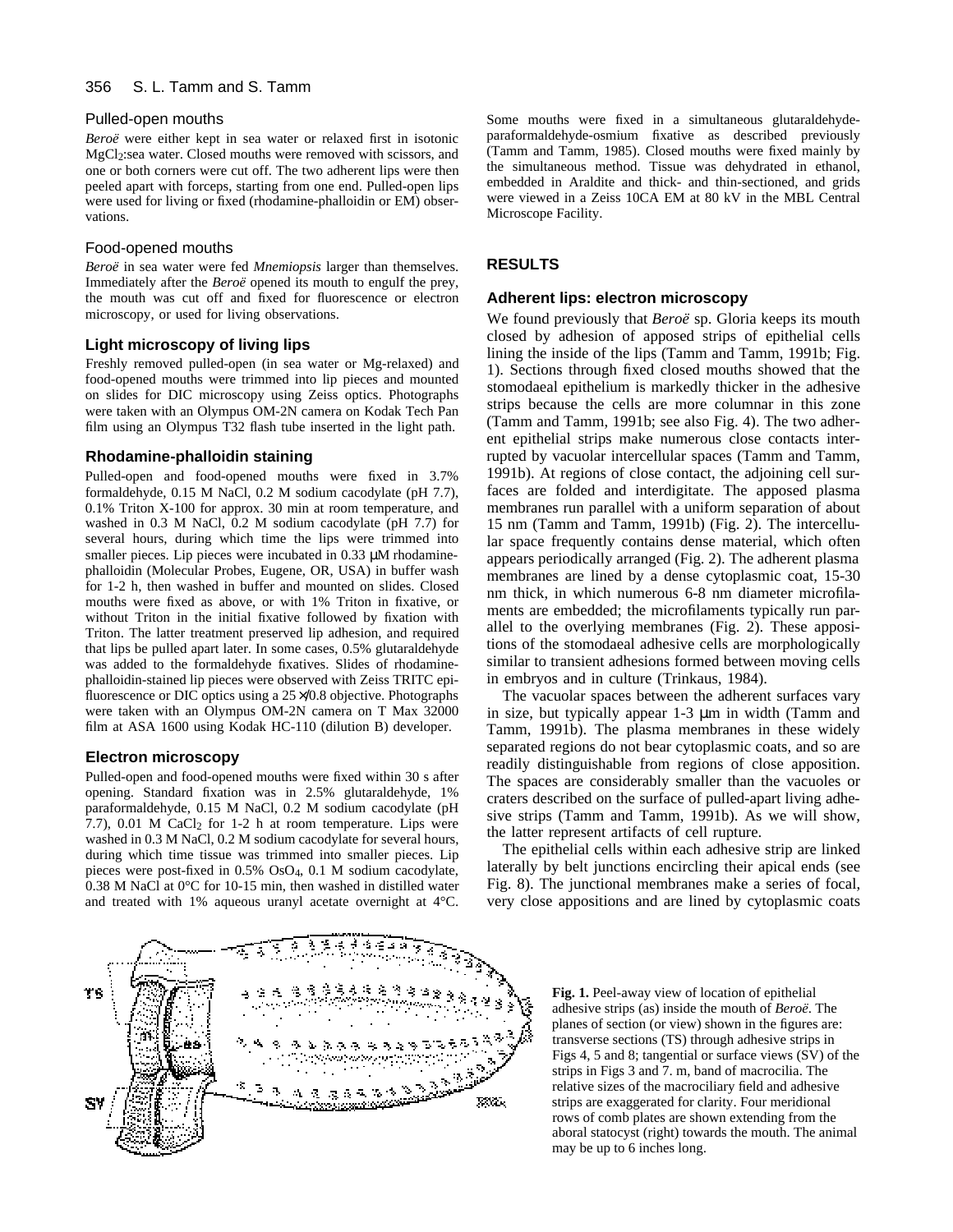

**Fig. 2.** Electron micrographs of membrane appositions of adherent epithelial cells in closed mouths. Numerous microfilaments run parallel to one another (vertically in figure) in the cytoplasmic coat underlying the membranes. The filaments are particularly evident in oblique or tangential views of the junctions (B; A, upper; C, lower). The ~15 nm intercellular space is often filled with flocculent material that sometimes appears periodically disposed (A, D). (A)  $\times$ 115,600. (B)  $\times$ 112,800. (C)  $\times$ 113,600. (D)  $\times$ 143,100.

containing microfilaments (Hernandez-Nicaise et al., 1989). The unique morphology of these apical belt junctions in ctenophores does not allow them to be readily identified as a type of septate desmosome, tight junction or gap junction (see Hernandez-Nicaise et al., 1989).

# **Rhodamine-phalloidin staining**

To view the actin staining pattern of adherent epithelial strips, it was necessary to separate them. We used several methods and from the range of images obtained have been able to reconstruct the adherent state in situ*.*

#### Most intact

Treatment of Mg-relaxed closed mouths in formaldehyde +

0.1% Triton usually results in separation of the lips in fixative. After incubation in rhodamine-phalloidin, some lips show a distinct zone of fuzzy surface fluorescence that is brighter than the surrounding epithelium and coincides with the location of the adhesive strips (Fig. 3A,B). Localization of F-actin to the epithelial adhesive strips confirms ultrastructural evidence (Fig. 2) for actin microfilaments in the dense coat lining the membrane appositions.

Scattered over the surface of the adhesive strip, but not elsewhere on the stomodaeal epithelium, are conical projections that stain brightly with rhodamine-phalloidin (Fig. 3A). These so-called actin pegs arise from presumed sensory cells that also bear onion-root cilia (Tamm and Tamm, 1991a), and were identified previously in adhesive strips by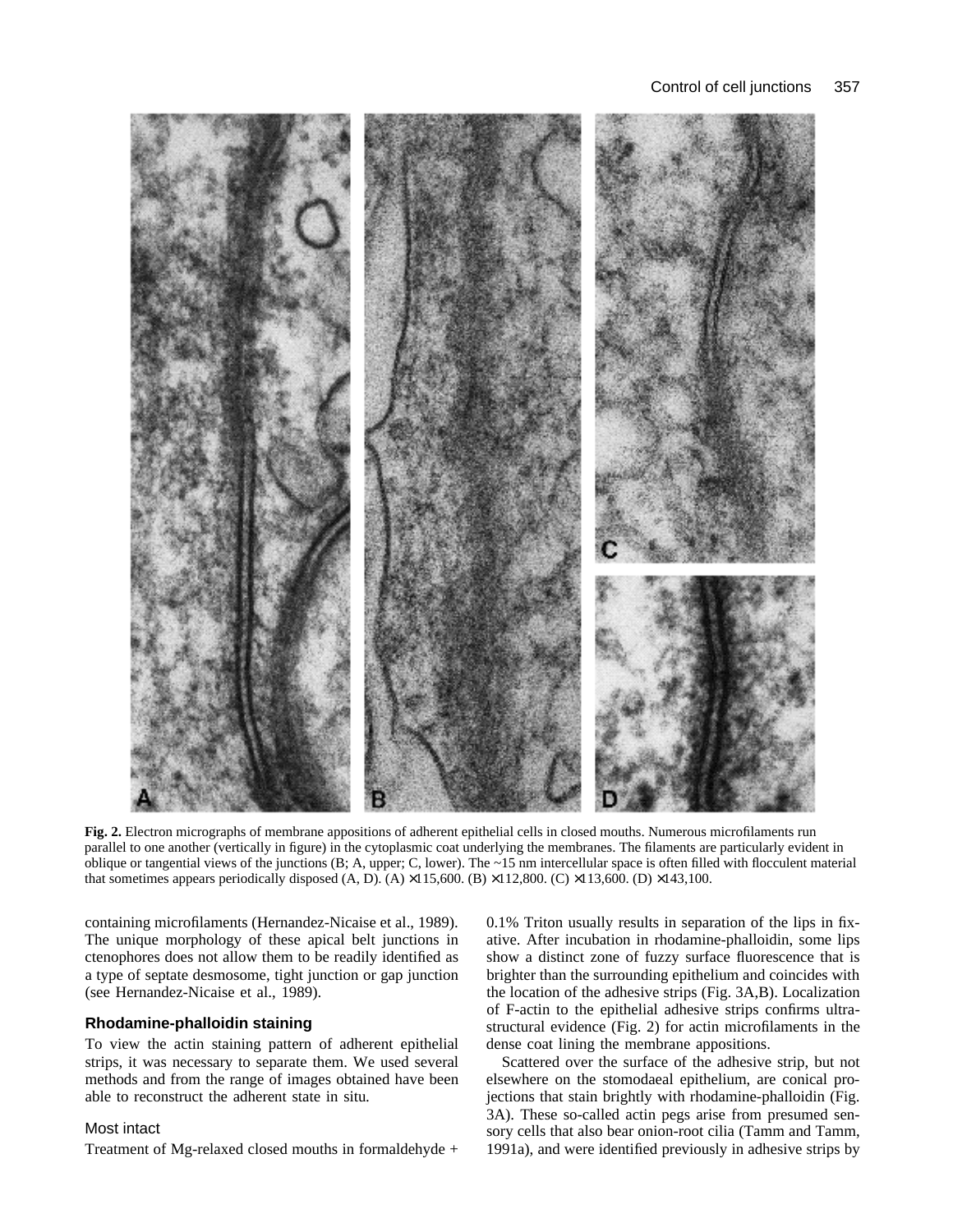#### 358 S. L. Tamm and S. Tamm

electron microscopy (Tamm and Tamm, 1991b). Such cells are found in the epidermis of many ctenophores (Horridge, 1965; Hernandez-Nicaise, 1974; Tamm and Tamm, 1991a), and probably function as chemo- and mechanoreceptors (Tamm and Tamm, 1991a). The actin pegs therefore pro-

vide a convenient marker for the location of the adhesive strips in rhodamine-phalloidin-stained lips.

Corresponding DIC views of the surface of the adhesive strips do not reveal a tract of densely packed large vacuoles and craters, as described previously in peeled apart living

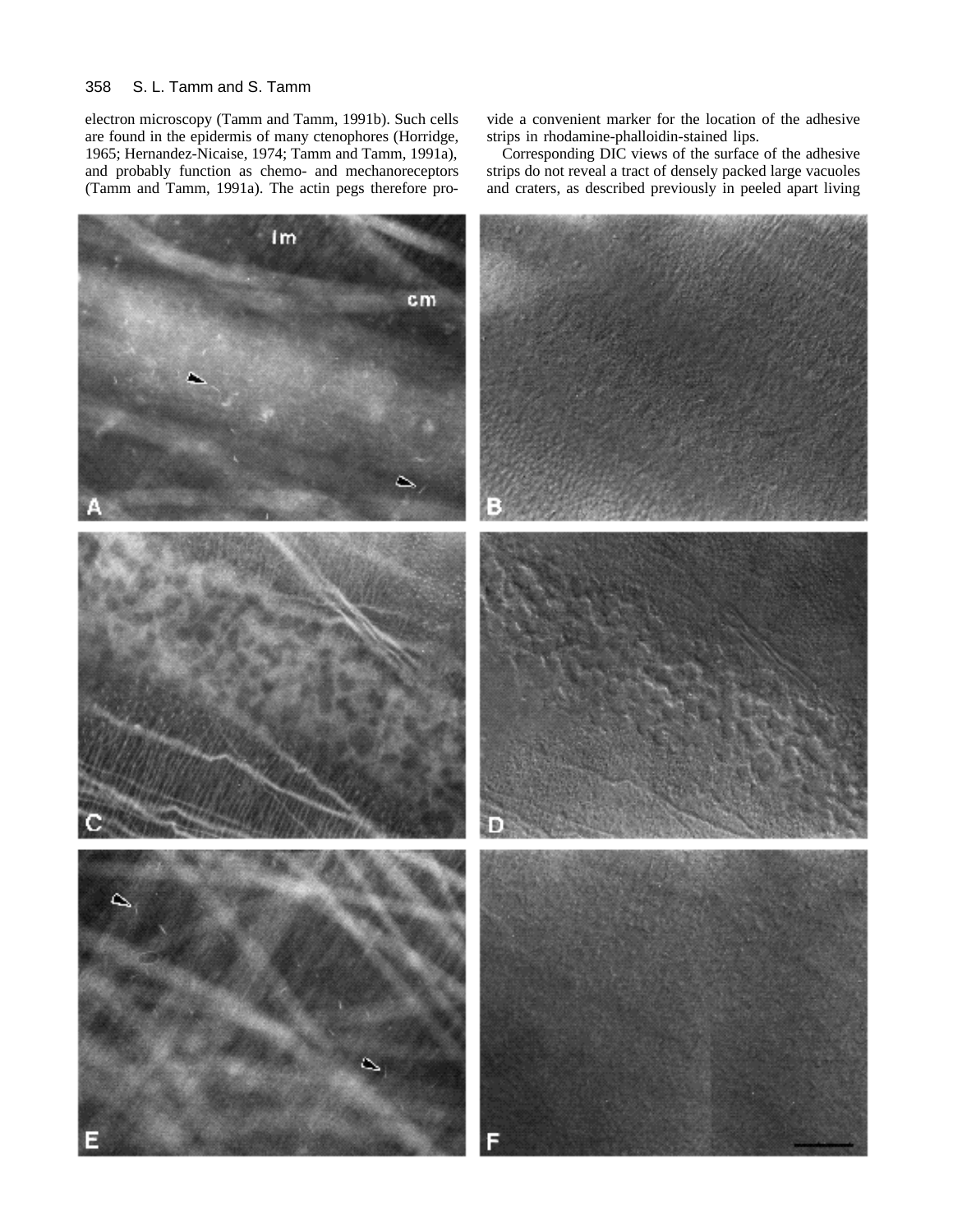lips (Tamm and Tamm, 1991b). Instead, the surface of the adhesive strip appears slightly rough or pebbly, and essentially devoid of large vacuoles or craters (Fig. 3B). This actin staining and DIC appearance probably represent the structure of adherent epithelial strips in situ.

# Less intact

In other closed mouths that opened in formaldehyde  $+0.1\%$ Triton, rhodamine-phalloidin staining reveals occasional dark 'holes' on the surface of the adhesive strip. These nonfluorescent, actin-poor areas appear in matching DIC images as 3-10 μm diameter craters, similar to those described previously in pulled-apart adhesive strips on living lips (Tamm and Tamm, 1991b).

We find further changes in the surface appearance of the adhesive strips in Mg-relaxed closed mouths which are (1) treated with formaldehyde  $+0.1\%$  Triton and remain closed in fixative, and then are pulled apart subsequently, or (2) treated with formaldehyde  $+1\%$  Triton and separated in fixative. In both cases, rhodamine-phalloidin staining shows a brightly fluorescent adhesive strip punctuated by numerous non-fluorescent holes, which correspond to vacuoles and craters in matching DIC images. The fluorescent intensity of the net-like actin staining is greater than that of the uniformly fluorescent adhesive zone described above. We find a similar 'holey' pattern of rhodamine-phalloidin staining in the adhesive strips of Mg-relaxed closed mouths when they are pulled apart before being placed in fixative (formaldehyde  $+ 0.1\%$  Triton). These images evidently represent varying degrees of disruption of initially adherent epithelial strips by mechanical separation.

#### Least intact

The most extreme disruption of adherent epithelial strips occurs in closed mouths that are fixed initially in formaldehyde  $\pm$  glutaraldehyde without Triton to preserve lip attachment, followed by fixative  $+0.1\%$  Triton (which still maintains lip adhesion), and then are pulled part. Rhodamine-phalloidin staining shows large holes and gaps in the actin pattern of the adhesive strip (Fig. 3C). Matching DIC images show corresponding tears and craters on

**Fig. 3.** Rhodamine-phalloidin (A, C, E) and DIC(B, D, F) images of epithelial adhesive strips on the inner surface of the lips (surface view, Fig. 1). The adhesive strips run diagonally from upper left to lower right in each picture. (A, B) Intact state. (A) The surface of the adhesive zone shows uniform diffuse actin staining and is marked by brightly fluorescent actin pegs (arrowheads). Note fluorescence of belt-like circular muscles (cm) and narrow longitudinal muscles (lm) in the mesoglea. (B) The surface of the adhesive strip appears slightly rough. (C,D) Pulledapart lips. (C) Large dark holes are present in the fluorescent adhesive strip, corresponding to craters and vacuoles on the epithelial surface in DIC views (D). Mesogleal muscles under the adhesive strip are out of focus and appear discontinuous because the protuberant strip (see Fig. 3A) has been pushed into the body wall by pressure from the coverslip. (E, F) Food-opened lips. (E) Actin fluorescence has completely disappeared from the surface of the adhesive zone, yet the actin pegs remain bright (arrowheads). The pattern of circular and longitudinal muscles is evident in the background. (F)The adhesive surface appears similar to that of the surrounding epithelium. Bar, 50  $\mu$ m.



**Fig. 4.** Toluidine blue-stained thick sections, showing lips with epithelial adhesive strips cut transversely (see Fig. 1). The macrociliary field (m) is at the left. (A) Pulled-apart lip. The thickened adhesive strip protrudes as a ridge from the stomodaeal surface (arrowhead). (B) Food-opened lip. The adhesive strip is retracted into the mesoglea (arrowhead). Bar, 100 μm.

the epithelial surface of the strip (Fig. 3D). This pattern is even more disrupted than the epithelial strips of pulled-apart living lips (Tamm and Tamm, 1991b). The densely packed vacuoles or craters seen by DIC in pulled-apart living adhesive strips (Tamm and Tamm, 1991b) are therefore not genuine structures, but artifacts of ripping apart the attached cell layers.

# **Pulled apart lips: EM**

Transverse thick sections through pulled-apart lips show the adhesive strips protruding as ridges from the stomodaeal surface (Fig. 4A). Electron micrographs show pieces of extra plasma membrane and cytoplasm attached to the surfaces of pulled-apart adhesive strips (Fig. 5). These cortical remnants, 'untimely ripped' from the missing strip, consist of intact appositions between the adherent plasma membranes with their dense filamentous coats, as well as intervening vacuolar spaces (Fig. 5A). In other regions the surface of the strip is ruptured and the plasma membrane appears missing (Fig. 5B), evidently the result of being torn off and stuck to the other strip.

These observations explain the rhodamine-phalloidin staining pattern of separated or pulled-apart lips: the netlike actin fluorescence represents remnants of close appositions and their filamentous coats from *both* strips, hence its brighter fluorescence compared to that of intact single strips. The dark non-fluorescent holes represent areas where the appositions were ripped off and retained by the missing strip.

Pulling apart the adhesive strips in the absence of food does not therefore separate the membrane appositions nor cause their filamentous cytoplasmic coats to disappear.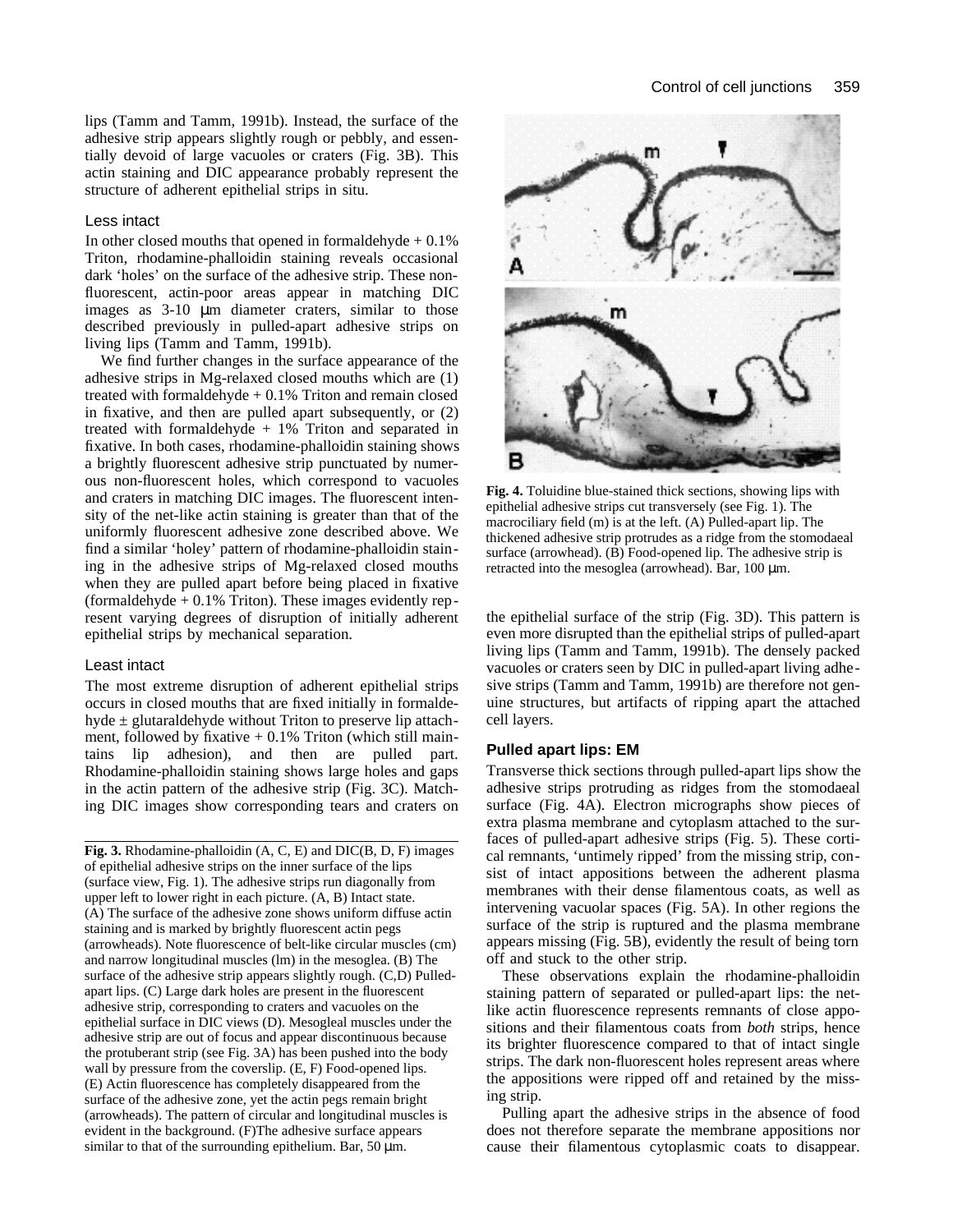#### 360 S. L. Tamm and S. Tamm



**Fig. 5.** (A) Electron micrograph of a pulled-apart adhesive strip, showing intact appositions (paired arrowheads), vacuolar spaces and cytoplasmic remnants (cr) ripped off the missing strip (transverse plane, Fig. 1). ×15,100. (B) Higher magnification of a ripped-off portion of an apposition on a pulled-apart strip, showing the cytoplasmic coats of the apposed plasma membranes (arrowheads). In an adjacent region, the plasma membrane of the adhesive cell appears missing (arrow). ×43,300.

Instead, the cell-cell appositions remain intact and are physically torn from the epithelial cells on both strips. Measuring the force required to separate the adhesive strips thus would not indicate the strength of cell-cell adhesion, but that of rupturing the complex surface architecture of the cells and breaking them apart. Our findings emphasize the need for caution in interpreting measurements of the force of 'cell-cell adhesion' by forcibly breaking up adhesions (see also Trinkhaus, 1984; Curtis and Lackie, 1991).

# **Food-opened lips**

## Behavior

Contact of prey (*Mnemiopsis*) with any region of the lips of *Beroë* triggers a local muscular separation of the lips followed by rapid peeling apart of the lips and full opening of the mouth; the entire response takes 0.2-0.3 s. Preyinduced mouth opening is considerably faster than mouth opening induced by artificial stimuli, such as egg white (Tamm and Tamm, 1991b). As the mouth opens, the stomodaeum rapidly expands by muscular action to suck in the prey (Fig. 6; Horridge, 1965; Tamm, 1982). *Beroë* can completely swallow a *Mnemiopsis* as large as itself in 1-2 s. The mouth then quickly closes and the lips re-seal (Fig. 6).

In order to obtain prey-opened lips before they re-adhere, we used *Mnemiosis* larger than the *Beroë*. Mouth opening is just as fast as with smaller prey, but the *Beroë* cannot engulf the entire *Mnemiopsis*. Instead the opened lips spread over as much of the prey as possible before slowly constricting to bite off a piece (see also Swanberg, 1974). We cut lips off such *Beroë* in the act of engulfing larger prey for the following experiments.

#### Living DIC

In contrast to pulled-apart lips (Tamm and Tamm, 1991b), the adhesive surface of food-opened lips is not marked by numerous large vacuoles or craters. Instead the surface of the adhesive strip contains many small pits and scattered round mounds, giving the strip epithelium a pebbly appearance in DIC views (Fig. 7).

## Rhodamine-phalloidin staining

Lips fixed immediately after prey-induced opening show no rhodamine-phalloidin fluorescence of the adhesive strips (Fig. 3E). The actin pegs scattered over the strip epithelium stain brightly, however, marking the location of the strip. Underlying muscle fibers and ciliary actin bundles (Tamm and Tamm, 1987) are also brightly fluorescent, confirming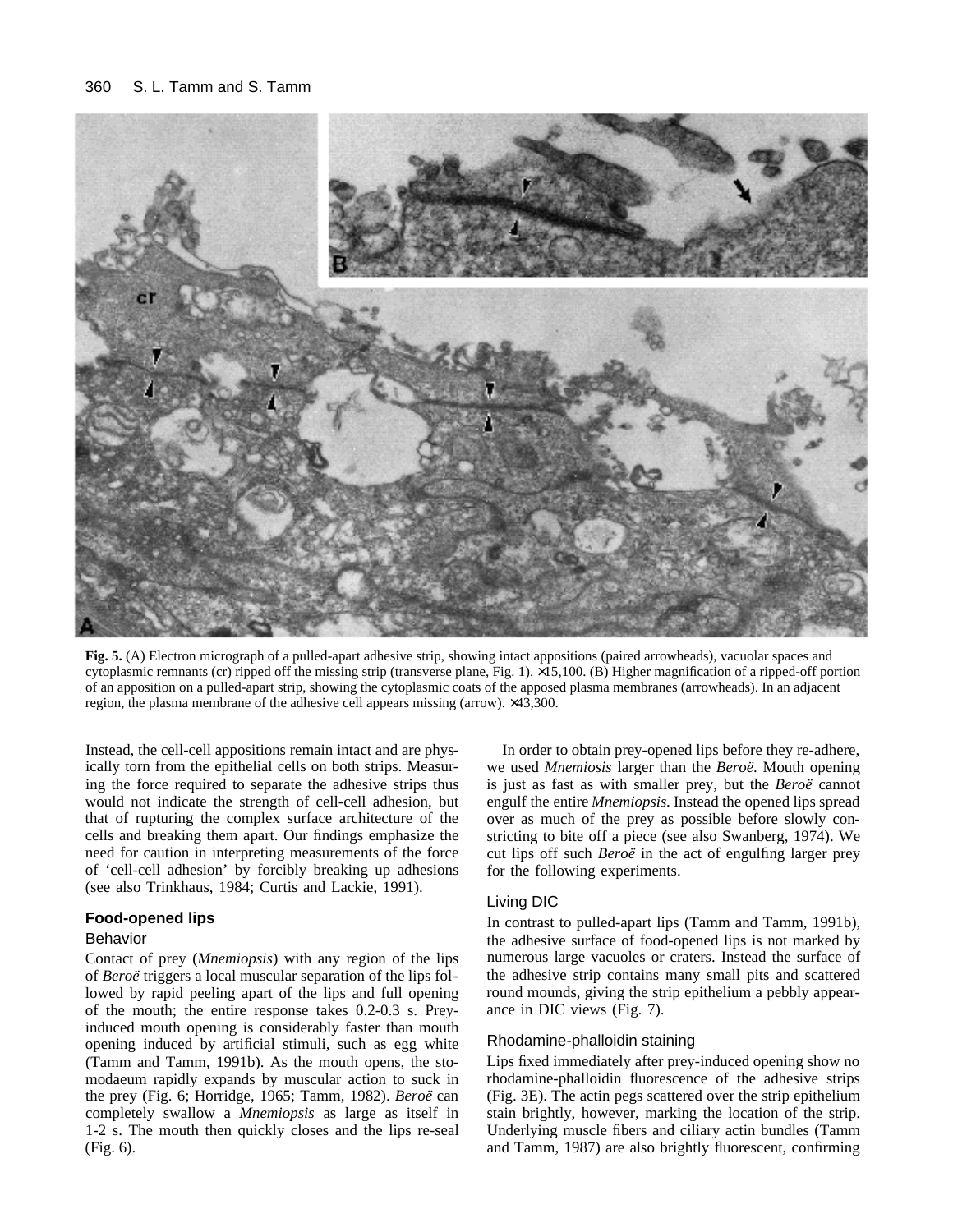

**Fig. 6.** *Beroë* (lower) eating a *Mnemiopsis* (upper). (A) The wide lips of *Beroë* touch the lobes of *Mnemiopsis.* (B) The mouth opens fully and the stomach cavity expands to begin ingestion. (C) Half the *Mnemiopsis* is swallowed and is visible inside the stomach of *Beroë.* (D) The entire *Mnemiopsis* is engulfed and *Beroë* closes its mouth to swim away. Bar, 5 mm.



Fig. 7. DIC surface view of the adhesive strip (running vertically between brackets) in a food-opened mouth. The epithelial surface of the strip contains many small pits but few large craters. Underlying circular muscle fibers are slightly out of focus. Bar, 50 μm.

normal actin staining in these preparations. In matching DIC images, we find no large vacuoles or craters on the surface of the adhesive strips (Fig. 3F), in contrast to the appearance of pulled-open lips (above). These results show that the cortical actin of the adhesive strips disappears after prey-induced opening of the mouth.

# EM

Transverse thick sections through food-opened lips fixed within 30 s after opening show the adhesive strip withdrawn into the mesoglea (Fig. 4B). This retraction of the adhesive strip epithelium is evidently part of the muscular mouth opening response triggered by prey.

Electron microscopy of adhesive strips in food-opened mouths shows no evidence of disruption or tearing of the cell surfaces. The plasma membranes appear smooth and intact, without any sign of close appositions and filamentous cytoplasmic coats (Fig. 8). This agrees with the absence of rhodamine-phalloidin staining in the adhesive strips of food-opened mouths (above).

The apical surfaces of the cells appear rounded, and often bulge above the rings of apical belt junctions which remain intact (Fig. 8). This change in shape of the apical end of the adhesive cells may reflect unfolding of apposed plasma membranes after loss of their underlying actin cytoskeleton. The retention of the apical belt junctions emphasizes the selective nature of prey-induced loss of cell junctions.

## **DISCUSSION**

We used cytochemical and ultrastructural methods to follow dynamic changes in cell junctions and their associated actin cytoskeleton during reversible epithelial adhesion in the mouth of *Beroë.* Rhodamine-phalloidin staining confirmed that the filamentous cytoplasmic coat lining the apposed plasma membranes of adherent epithelial cells contains actin. Actin filaments and other cytoskeletal polymers provide mechanical stiffness and support for maintaining the asymmetric shape of cells and cell processes (De Rosier and Tilney, 1984; Elson, 1988; Jamney, 1991). The actin filaments underlying the adhesive cell membranes likewise must serve mechanically to stabilize and strengthen the highly folded interdigitating surfaces of these cells. The reinforced interlocking of the cell cortices probably fastens the paired epithelial strips together like a jigsaw puzzle, regardless of possible molecular interactions between the plasma membranes themselves (i.e., cell adhesion molecules, see below).

We showed that this complex surface architecture is rapidly lost when the mouth opens suddenly to ingest prey: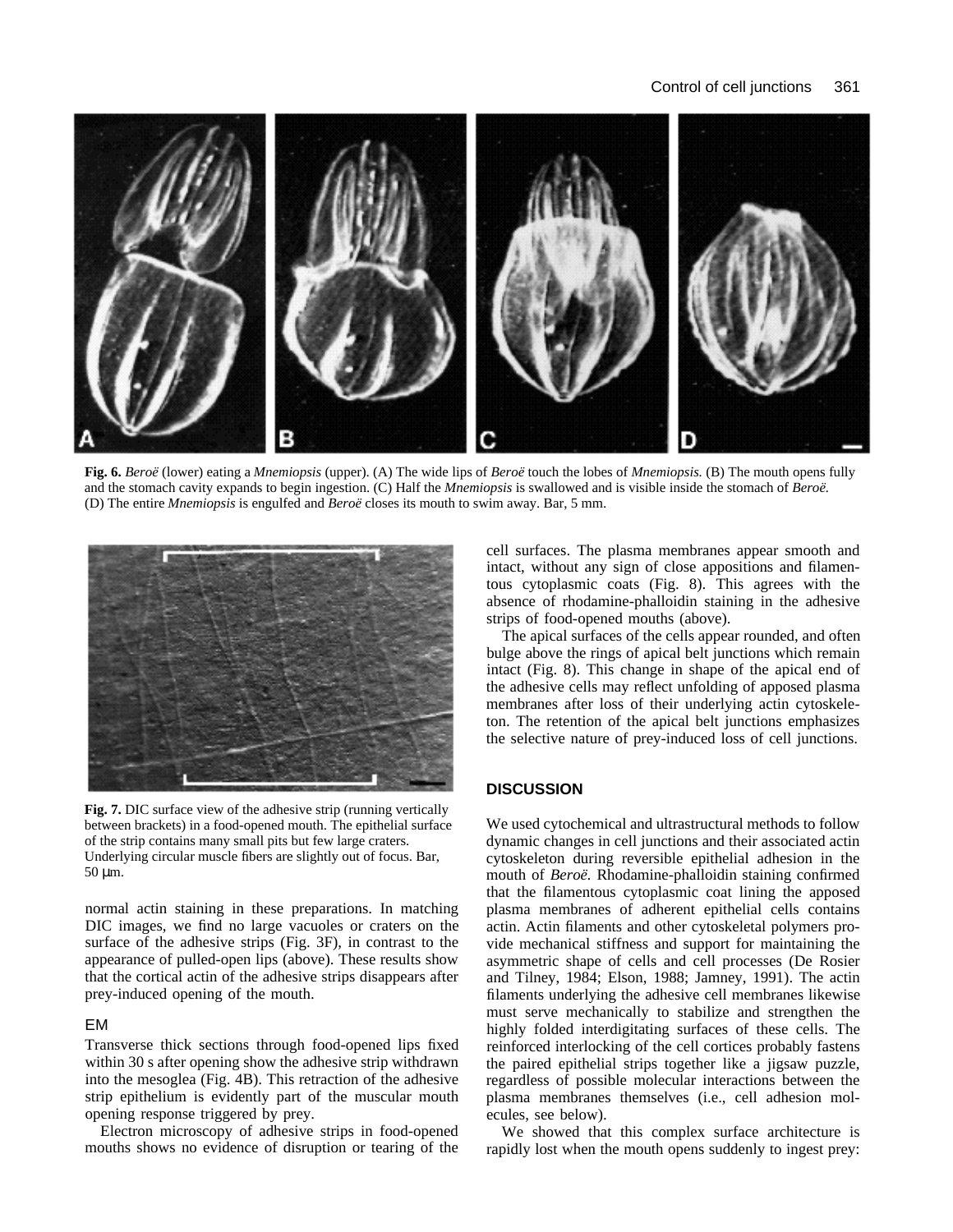

**Fig. 8.** Transverse thin sections through the apical ends of adhesive cells in two food-opened mouths. The plasma membranes are intact and lack filamentous cytoplasmic coats. The cell surfaces are rounded and bulge above the encircling apical belt junctions (arrowheads).  $(A) \times 18,900$ . (B)  $\times 23,500$ .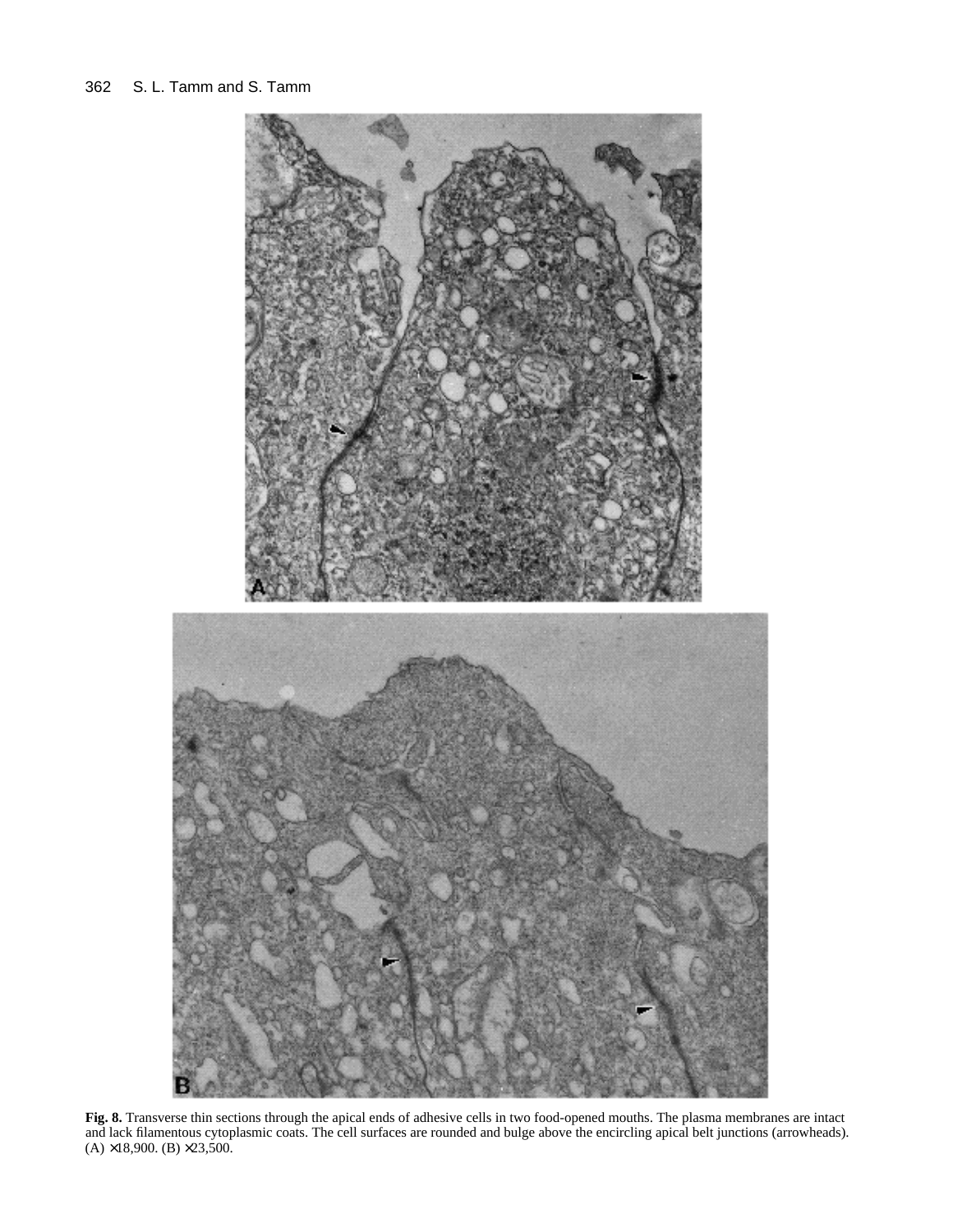the adhesive cell junctions, the submembranous actin cytoskeleton and the folded topography of the apical plasma membranes disappear completely. Loss of the cortical actin cytoskeleton is expected to weaken or collapse the surface interdigitations of the adherent cells. Withdrawal of mechanical support for the junctions should facilitate their separation when the lips are peeled apart by muscular activity. Alternatively (or concomitantly), if cadherin molecules are involved in homophilic cell adhesion between the paired epithelial strips, then depolymerization of membrane-associated actin should reduce or eliminate their cell binding activity (Takeichi, 1990). Cell adhesion mediated by cadherins depends on their association, via linkage of their cytoplasmic domains to catenins, with the actin-based cytoskeleton; cadherin function may thus be regulated by the state of the actin cytoskeleton (Nagafuchi and Takeichi, 1989; Takeichi, 1990). However, we have no evidence so far that cadherins play any role in lip adhesion in *Beroë.* To the contrary, we found in preliminary studies that both pulled-apart and food-opened lips can re-adhere normally in Ca-free artificial sea water, indicating that epithelial adhesion is not Ca-dependent. However, the high concentration of Mg (approx. 100 mM) used in these experiments probably would have substituted for Ca in possible cadherin function, rendering these results inconclusive for deciding on mechanisms. Repeating these experiments in Ca-Mgfree sea water should be instructive; in addition, we plan to use broad spectrum pan-cadherin antibodies (Geiger et al., 1990) to probe for possible *Beroë* cadherins by immunofluorescence, and to test the effects of blockade of N-cadherin adhesion by monoclonal antibodies and synthetic peptides (Mege et al. 1992).

The role of the vacuolar intercellular spaces between the adherent surfaces of the epithelial cells is not understood. The plasma membranes of these widely spaced regions are not lined by dense filamentous coats, so these regions probably do not contribute to adhesion. These intercellular spaces may serve to increase the surface area of the paired adhesive strips without unduly increasing their adhesive strength. Wider strips would be more likely to overlap and re-establish contact after the mouth closes over ingested prey. In fact, sections through fixed closed mouths often show a slight offset or mismatch between the paired adherent strips (Tamm and Tamm, 1991b). If the junctional areas were continuous without these intervening spaces, the strips themselves would be much narrower, and perhaps more likely to miss one another upon closure of the stretched stomach walls after feeding.

The rapid disappearance of the membrane appositions and associated actin filaments in food-opened adhesive strips cannot be due simply to the mechanical stresses of lip separation. Peeling apart lips in the absence of food does not lead to similar changes. Instead the still-adherent junctions are ripped off the cells. Pulled-apart lips can re-adhere in about 15 min, however (Tamm and Tamm, 1991b), showing the well-developed wound healing and regenerative powers of ctenophores (Coonfield, 1936).

Disappearance of the adhesive cell junctions and membrane-associated actin filaments must therefore be signaled by the animal itself. Mouth opening is triggered by contact of prey with mechano- and chemoreceptors on the lips. The presumed receptors are cells bearing actin pegs and onionroot cilia (Tamm and Tamm, 1991a). These cells, also found along the adhesive strip epithelium, make synaptic contacts with the nerve net (Hernandez-Nicaise, 1974; Tamm and Tamm, 1991a), which in turn synapses onto lip muscles and cells of the adhesive strips. Food stimuli may thus signal not only muscular contractions that peel apart the lips, but also disassembly of the actin-supported appositions between the adhesive cells, thereby diminishing their binding and facilitating lip separation.

After engulfing prey, the mouth closes and the lips reseal. We have not yet examined re-adhered epithelial strips, but presumably the cortical actin cytoskeleton and interdigitating membrane appositions readily reform. The assembly and disassembly of the adhesive cell junctions and associated actin cytoskeleton is therefore a reversible process that is regulated by the ctenophore.

It will be interesting to follow the process of re-adhesion, particularly whether the same regions of the plasma membranes that were associated with actin filaments and formed appositions before mouth opening do so again when the epithelial strips rejoin. Formation of the elaborately sculptured interlocking surfaces of the adherent cells may be driven by polymerization of membrane-associated actin filaments. Actin polymerization provides the motive force for rapid elongation of the acrosomal process of *Thyone* sperm (Tilney and Inoué, 1982); actin polymerization is also reported to drive lamellipod extension in chemotactically stimulated neutrophils (Wymann et al., 1990). Actin polymerization induces morphological changes in actincontaining lipid vesicles, demonstrating directly that actin filament assembly can cause biological membranes to change shape (Cortege et al., 1989; Miyata and Hotani, 1992).

Although the adhesive properties of the epithelial strips are presumably regulated by nerves, the ionic or electrical responses of the adhesive cells to nervous signals are unknown. The intracellular messengers and processes that mediate the rapid changes in junctional morphology and actin cytoskeleton are also unknown. For example, we do not know whether the disappearance of cortical actin is due to depolymerization or redistribution of actin filaments. A variety of actin filament-severing, depolymerizing, nucleating, capping and cross-linking proteins, whose activities may be regulated by Ca, phosphoinositides or other messengers have been described (Hartwig and Kwiatkowski, 1991; Hartwig et al., 1992; Pollard and Cooper, 1986). These actin-binding proteins are thought to play roles in dynamic changes in the actin cytoskeleton and cell shape in response to various stimuli (Hartwig and Kwiatkowski, 1991; Pollard and Cooper, 1986). For example, the activity of the actin cross-linking protein, MARCKS, and its attachment to the plasma membrane is regulated by protein kinase C and calcium-calmodulin, suggesting that MARCKS provides a regulated cross-bridge between the actin cytoskeleton and the membrane (Hartwig et al., 1992). In addition, tyrosine phosphorylation of actin in *Dictyostelium* in response to growth medium is correlated with alterations in the actin cytoskeleton, cell shape and adhesion to the substratum (Howard et al. 1993).

Although described as 'dynamic' and 'rapid', most of the